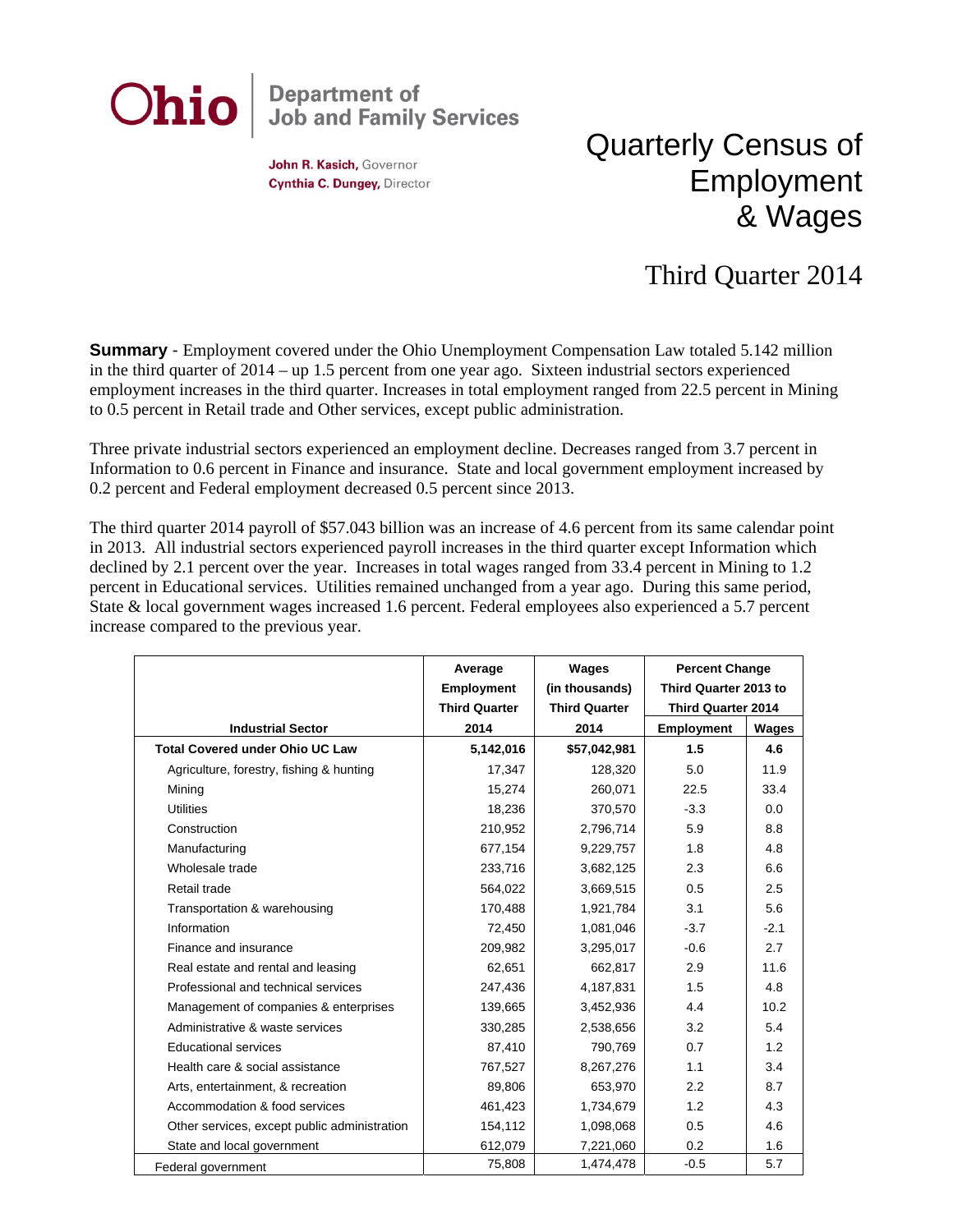Almost all of Ohio's largest counties experienced employment increases from their third quarter 2013 levels. Increases ranged from 2.7 percent in Butler County to 0.9 percent in Mahoning County. Cuyahoga County was unchanged from the previous year.

All ten of Ohio's largest counties experienced payroll increases since 2013. Payroll gains ranged from 7.3 percent in Hamilton County to 1.7 percent in Cuyahoga County.

|                                        | Average              | Wages                | <b>Percent Change</b>     |       |
|----------------------------------------|----------------------|----------------------|---------------------------|-------|
|                                        | <b>Employment</b>    | (in thousands)       | Third Quarter 2013 to     |       |
|                                        | <b>Third Quarter</b> | <b>Third Quarter</b> | <b>Third Quarter 2014</b> |       |
| <b>Industrial Sector</b>               | 2014                 | 2014                 | <b>Employment</b>         | Wages |
| <b>Total Covered under Ohio UC Law</b> | 5,142,016            | \$57,042,981         | 1.5                       | 4.6   |
| <b>Butler</b>                          | 142,707              | \$1,530,778          | 2.7                       | 6.6   |
| Cuyahoga                               | 695,351              | \$8,684,548          | 0.0                       | 1.7   |
| <b>Franklin</b>                        | 696,422              | \$8,498,453          | 2.6                       | 4.8   |
| <b>Hamilton</b>                        | 494,895              | \$6,849,885          | 1.4                       | 7.3   |
| Lorain                                 | 95,519               | \$932,592            | 1.6                       | 3.0   |
| Lucas                                  | 202,835              | \$2.168.940          | 1.2                       | 5.4   |
| Mahoning                               | 97,751               | \$858,127            | 0.9                       | 2.2   |
| Montgomery                             | 242,888              | \$2,535,604          | 2.1                       | 3.3   |
| Stark                                  | 158,365              | \$1,549,248          | 2.1                       | 6.7   |
| Summit                                 | 258,910              | \$2,850,201          | 1.2                       | 3.5   |
| All other counties                     | 2,056,373            | \$20.584.605         | 1.5                       | 4.9   |

The chart that follows presents the percentage of Ohio covered employment in each of the ten largest counties and all other counties combined. Ten of Ohio's 88 counties account for more than 60 percent of the state's covered employment.